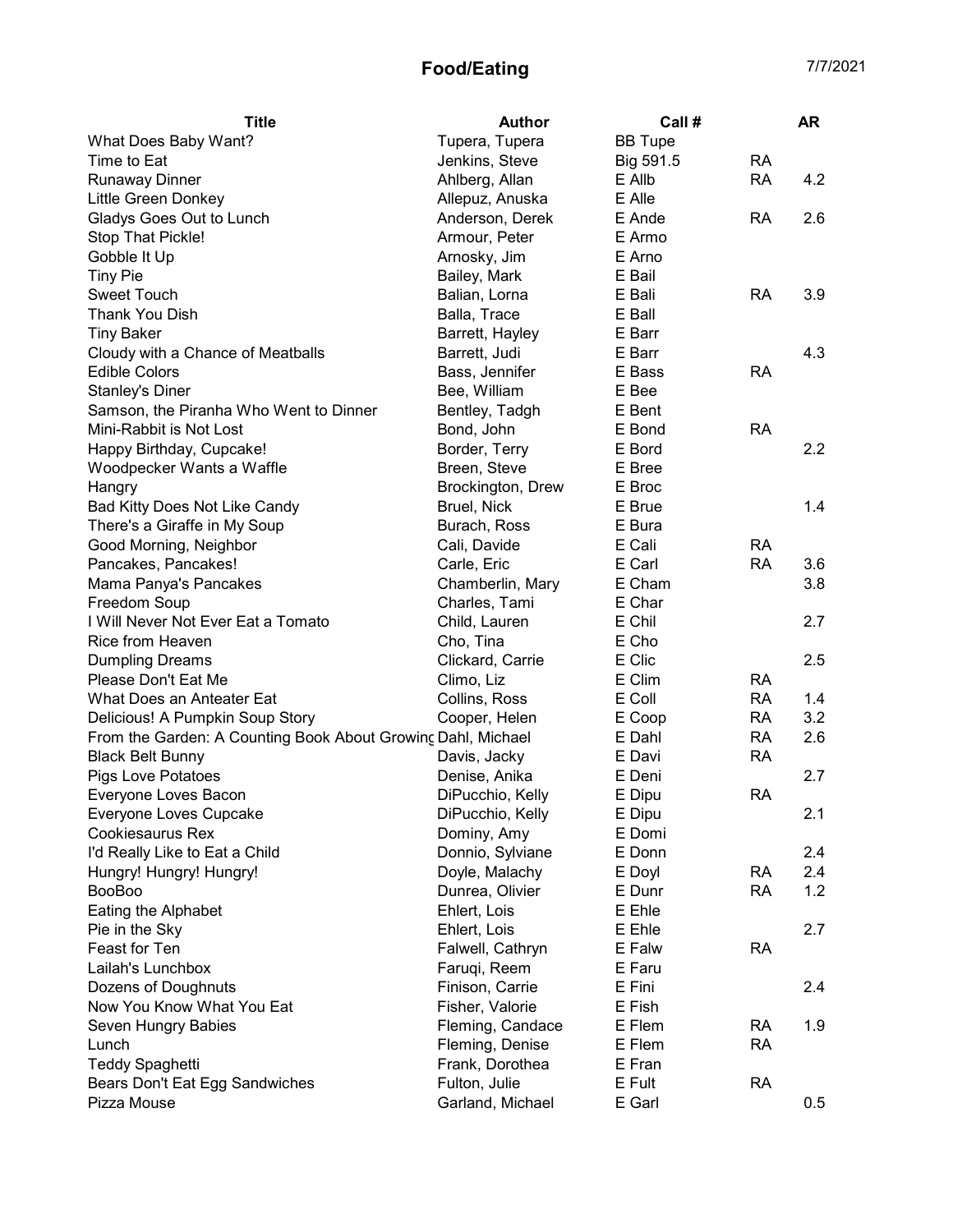| <b>Title</b>                                                    | <b>Author</b>      | Call #        |           | AR  |
|-----------------------------------------------------------------|--------------------|---------------|-----------|-----|
| Cora Cooks Pancit                                               | Gilmore, Dora      | E Gilm        |           | 3.1 |
| Way Too Many Latkes                                             | Glaser, Linda      | E Glas        | <b>RA</b> |     |
| Grandpa's Hal-la-loo-ya Hambone                                 | Hayes, Joe         | E Haye        |           |     |
| No Tooting at Tea                                               | Heim, Alastair     | E Heim        |           |     |
| <b>Cholent Brigade</b>                                          | Herman, Michael    | E Herm        |           |     |
| Spuds                                                           | Hesse, Karen       | E Hess        |           | 4   |
| Independence Cake                                               | Hopkinson, Deborah | E Hopk        |           |     |
| How the Queen Found the Perfect Cup of Tea                      | Hosford, Kate      | E Hosf        |           |     |
| <b>What's That Noise</b>                                        | Howarth, Naomi     | E Howa        | <b>RA</b> |     |
| <b>Every Color Soup</b>                                         | Hurley, Jorey      | E Hurl        |           |     |
| <b>Fine Dessert</b>                                             | Jenkins, Emily     | E Jenk        | <b>RA</b> |     |
| Pinkalicious                                                    | Kann, Victoria     | E Kann        |           | 2.7 |
| Monsters Eat Whiny Children                                     | Kaplan, Bruce      | E Kapl        | RA        | 3.8 |
| Betty Bunny Loves Chocolate Cake                                | Kaplan, Michael    | E Kapl        | <b>RA</b> | 3.3 |
| <b>Badger's Fancy Meal</b>                                      | Kasza, Keiko       | E Kasz        |           | 2.6 |
| Arnie the Doughnut                                              | Keller, Laurie     | E Kell        | <b>RA</b> | 3.3 |
| School Lunch                                                    | Kelley, True       | E Kell        |           | 3.3 |
| <b>Great Cake Bake</b>                                          | Ketteman, Helen    | E Kett        |           | 3.5 |
| No Kimchi for Me!                                               | Kim, Aram          | E Kim         |           | 1.3 |
| Cooked-Up Fairy Tale                                            | Klostermann, Penny | E Klos        |           |     |
| How Martha Saved Her Parents from Green beans LaRochelle, David |                    | E Laro        |           | 3.1 |
| Who Took the Cookies from the Cookie Jar?                       | Lass, Bonnie       | E Lass        |           |     |
| Big Mooncake for Little Star                                    | Lin, Grace         | E Lin         |           | 2.2 |
| Froggy Bakes a Cake                                             | London, Jonathan   | E Lond        |           | 2.6 |
| <b>Froggy Eats Out</b>                                          | London, Jonathan   | E Lond        |           | 2.5 |
| Ziggy's Big Idea                                                | Long, Ilana        | E Long        |           |     |
| Let's Eat! Mealtime Around the World                            | Lynne Marie        | E Lynn        |           |     |
| Marigold Bakes a Cake                                           | Malbrough, Mike    | E Malb        |           |     |
| Yuck!                                                           | Manning, Mick      | E Mann        | <b>RA</b> | 1.2 |
| Shivers in the Fridge                                           | Manushkin, Fran    | E Manu        |           | 3.1 |
| Chef Roy Choi and the Street Food Remix                         | Martin, Jacqueline | E Mart        |           | 4   |
| Everybody Likes Pizza                                           | Mason, Andy        | E Maso        |           |     |
| Chicken Soup, Chicken Soup                                      | Mayer, Pamela      | E Maye        | <b>RA</b> |     |
| Max Explains Everything                                         | McAnulty, Stacy    | E Mcan        | <b>RA</b> |     |
| Mouse Went Out to Get a Snack                                   | McFarland, Lyn     | E Mcfa        | <b>RA</b> | 1.2 |
| <b>Peanut Butter and Brains</b>                                 | McGee, Joe         | E Mcge        | <b>RA</b> |     |
| Pancakes to Parathas                                            | McGinty, Alice     | <b>E</b> MCGI |           |     |
| Jampires                                                        | McIntyre, Sarah    | E Mcin        |           |     |
| Waddles                                                         | McPhail, David     | E Mcph        |           | 3   |
| <b>World Pizza</b>                                              | Meng, Cece         | E Meng        |           |     |
| Donuts: The Hole Story                                          | Miles, David       | E Mile        |           |     |
| Sharing the Bread                                               | Miller, Pat        | E Mill        | <b>RA</b> |     |
| Sophie's Squash                                                 | Miller, Pat        | E Mill        | <b>RA</b> | 2.8 |
| How to Feed your Parents                                        | Miller, Ryan       | E Mill        |           | 3.7 |
| Thank You, Omu                                                  | Mora, Oge          | E Mora        | <b>RA</b> | 3.2 |
| More Pies!                                                      | Munsch, Robert     | E Muns        | <b>RA</b> | 3.2 |
| Hungriest Boy in the World                                      | Namioka, Lensey    | E Nami        | <b>RA</b> | 3.5 |
| How Hungry are You?                                             | Napoli, Donna Jo   | E Napo        |           | 1.7 |
| Nacho's Nachos                                                  | Nickel, Sandra     | E Nick        |           |     |
| <b>Best Mouse Cookie</b>                                        | Numeroff, Laura    | E Nume        |           | 1.6 |
| King's Taster                                                   | Oppel, Kenneth     | E Oppe        | <b>RA</b> | 3.3 |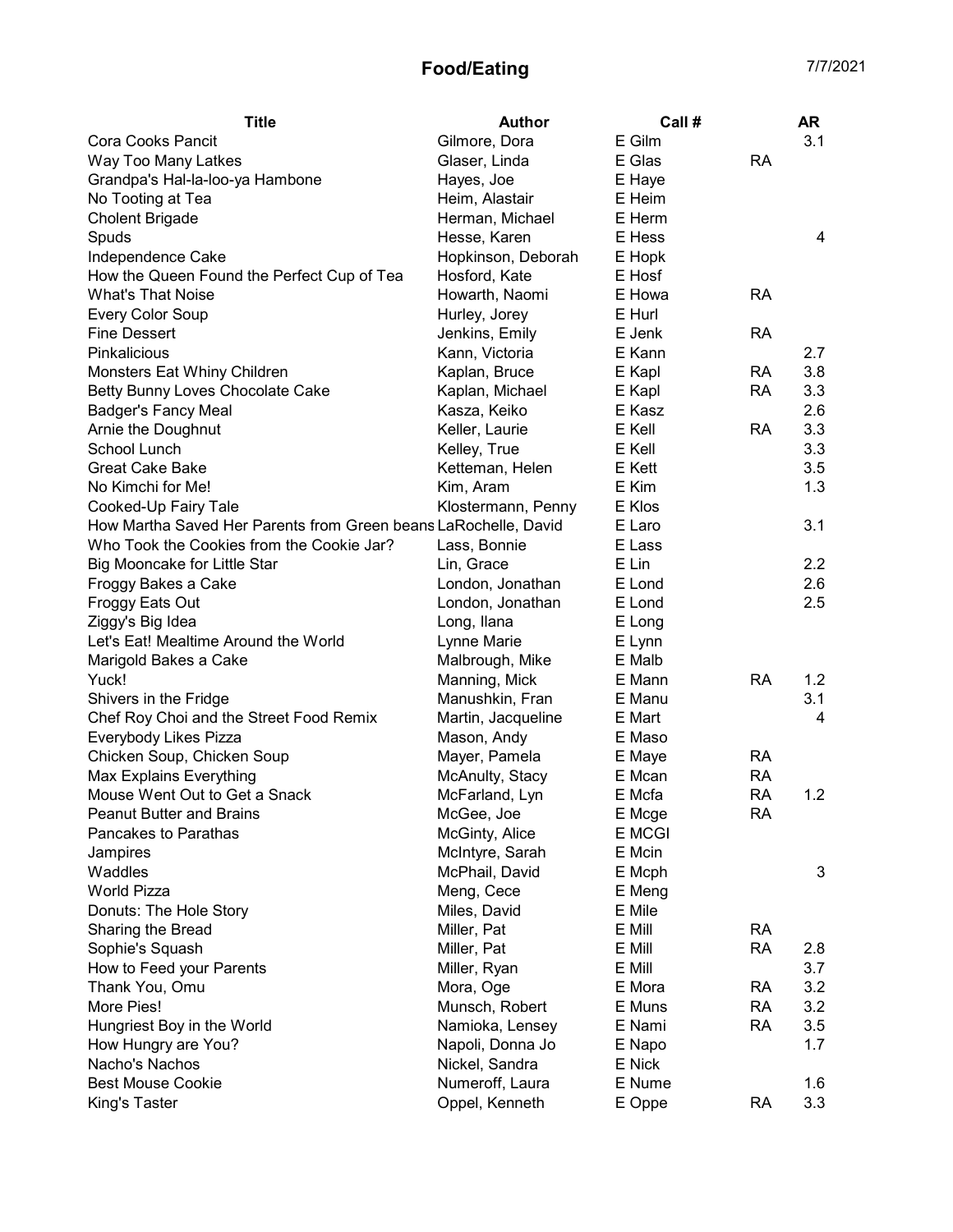| <b>Title</b>                       | <b>Author</b>        | Call # |           | AR             |
|------------------------------------|----------------------|--------|-----------|----------------|
| Zak's Lunch                        | Palatini, Margie     | E Pala |           | 2.9            |
| Vegetable Alphabet Book            | Pallotta, Jerry      | E Pall |           | 3.7            |
| Yummy Alphabet Book                | Pallotta, Jerry      | E Pall |           | 3.9            |
| Amelia Bedelia's First Apple Pie   | Parish, Herman       | E Pari | RA        | 2.9            |
| Bee-Bim Bop                        | Park, Linda Sue      | E Park |           | 2.6            |
| Piece of Cake                      | Pham, LeUyen         | E Pham | <b>RA</b> | 2.7            |
| I Really Want the Cake             | Philip, Simon        | E Phil | <b>RA</b> | 1.9            |
| Because of Thursday                | Polacco, Patricia    | E Pola |           | 5              |
| <b>Chowder Rules</b>               | Redding, Anna        | E Redd |           |                |
| Curious George and the Pizza Party | Rey, H. A.           | E Rey  |           | 3.4            |
| Curious George Farm to Table       | Rey, H. A.           | E Rey  |           | 3.1            |
| Curious George: Apple Harvest      | Rey, H. A.           | E Rey  |           |                |
| <b>Buffalo Wings</b>               | Reynolds, Aaron      | E Reyn | RA        | 3.3            |
| Chik Chak Shabbat                  | Rockliff, Mara       | E Rock | <b>RA</b> | 3.9            |
| Try It                             | Rockliff, Mara       | E Rock |           |                |
| Chopsticks                         | Rosenthal, Amy       | E Rose |           | 1.6            |
| Little Pea                         | Rosenthal, Amy       | E Rose | <b>RA</b> | 1.7            |
| <b>One Smart Cookie</b>            | Rosenthal, Amy       | E Rose | <b>RA</b> |                |
| <b>Sugar Cookies</b>               | Rosenthal, Amy       | E Rose |           |                |
| <b>Christmas Cookies</b>           | Rosenthal, Amy       | E Rose |           |                |
| Grow! Raise! Catch!                | Rotner, Shelley      | E Rotn |           | 3.6            |
| No More Vegetables!                | Rubel, Nicole        | E Rube |           | 2.6            |
| Dragons Love Tacos                 | Rubin, Adam          | E Rubi | <b>RA</b> | 3.1            |
| Secret Pizza Party                 | Rubin, Adam          | E Rubi |           | 2.3            |
| <b>Bilal Cooks Daal</b>            | Saeed, Aisha         | E Saee |           |                |
| Coco the Carrot                    | Salerno, Steven      | E Sale |           | 4.1            |
| Harry Hungry                       | Salerno, Steven      | E Sale | <b>RA</b> | 1.7            |
| Tea with Grandpa                   | Saltzberg, Barney    | E Salt | <b>RA</b> |                |
| Bear Ate Your Sandwich             | Sarcone-Roach, Julia | E Sarc |           | 2.5            |
| I Love Cake                        | Sauer, Tammi         | E Saue | <b>RA</b> | 1.9            |
| Eat Like a Bear                    | Sayre, April         | E Sayr |           | 1.9            |
| Go, Go, Grapes!                    | Sayre, April Pulley  | E Sayr | <b>RA</b> |                |
| Rah, Rah, Radishes!                | Sayre, April Pulley  | E Sayr |           |                |
| <b>Chow Mein and Potstickers</b>   | Schippers, Liselotte | E Schi |           |                |
| Monster Who Ate My Peas            | Schnitzlein, Danny   | E Schn |           | 3.6            |
| Princess of Borscht                | Schubert, Leda       | E Schu |           | 2.4            |
| Let's Pop, Pop, Popcorn!           | Schumerth, Cynthia   | E Schu |           |                |
| <b>Carrot Soup</b>                 | Segal, John          | E Sega | <b>RA</b> | 1.8            |
| Canl Eat That?                     | Stein, Joshua        | E Stei |           |                |
| Snack Time for Confetti            | Stileman, Kali       | E Stil | RA        | $\overline{2}$ |
| Troll and the Oliver               | Stower, Adam         | E Stow | <b>RA</b> |                |
| Gorilla Loves Vanilla              | Strathie, Chae       | E Stra | <b>RA</b> |                |
| <b>Hungry Bird</b>                 | Tankard, Jeremy      | E Tank | <b>RA</b> |                |
| Me Hungry!                         | Tankard, Jeremy      | E Tank | <b>RA</b> |                |
| Swollobog                          | Taylor, Alastair     | E Tayl | <b>RA</b> | 4.3            |
| Is That Wise, Pig?                 | Thomas, Jan          | E Thom | <b>RA</b> | 0.9            |
| Apple Pie that Papa Baked          | Thompson, Lauren     | E Thom | <b>RA</b> | 3.7            |
| Little Taco Truck                  | Valentine, Tanya     | E Vale |           |                |
| Magic Ramen                        | Wang, Andrea         | E Wang |           | 3.3            |
| World of Food                      | Warner, Carl         | E Warn |           | 5.1            |
| Peanut Butter and Jelly            | Westcott, Nadine     | E West |           |                |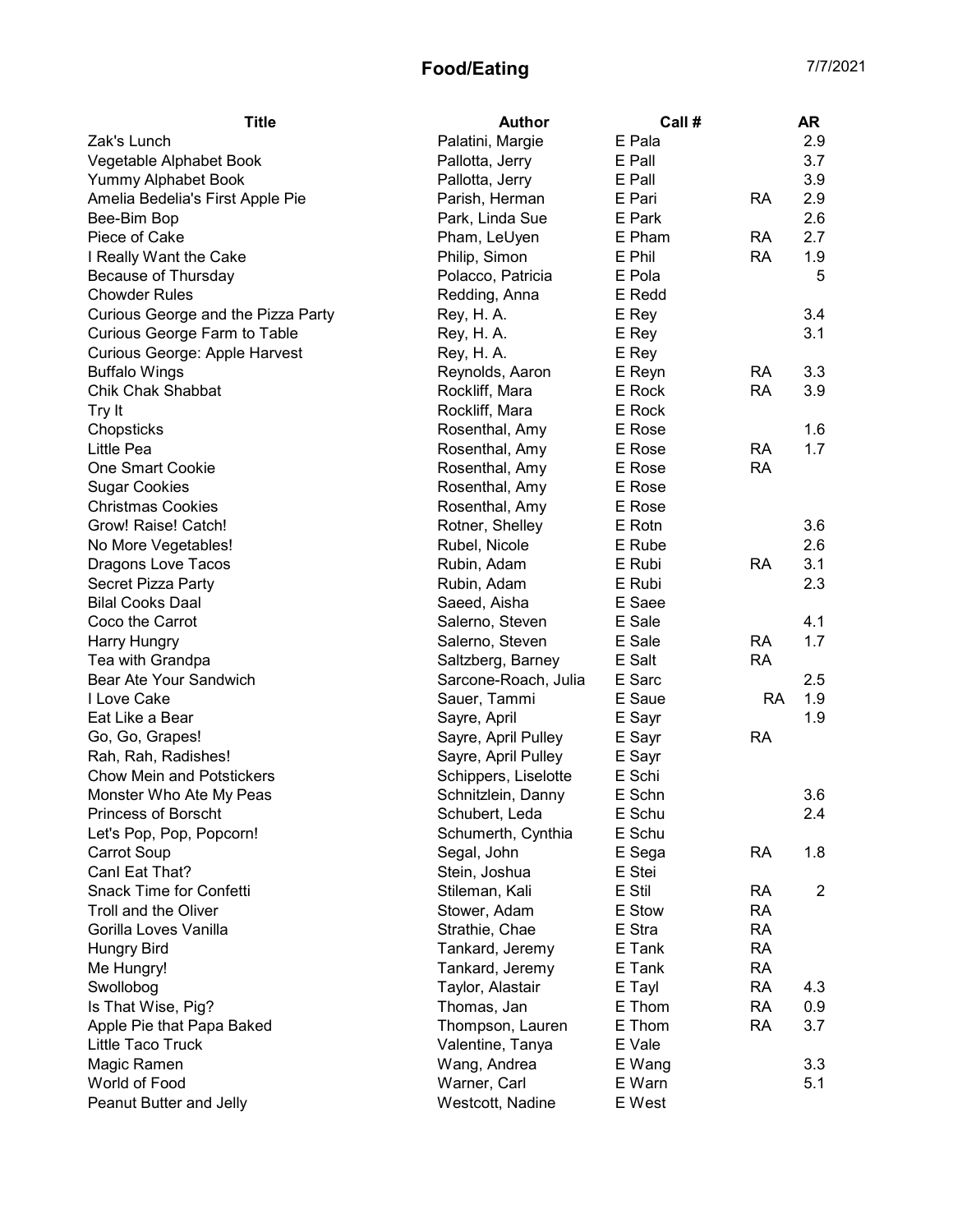| <b>Title</b>                                                     | <b>Author</b>     | Call#            |           | <b>AR</b>      |
|------------------------------------------------------------------|-------------------|------------------|-----------|----------------|
| Jam & Jelly by Holly & Nellie                                    | Whelan, Gloria    | E Whel           |           | 3.2            |
| <b>Busy Creature's Day Eating</b>                                | Willems, Mo       | E Will           |           |                |
| Nanette's Baguette                                               | Willems, Mo       | E Will           |           | 2.2            |
| <b>Bear Wants More</b>                                           | Wilson, Karma     | E Wils           |           | 2.2            |
| Whopper cake                                                     | Wilson, Karma     | E Wils           | <b>RA</b> | 2.6            |
| Lima Bean Monster                                                | Yaccarino, Dan    | E Yacc           |           | 3.8            |
| Amy Wu and the Perfect Bao                                       | Zhang, Kat        | E Zhan           |           |                |
| Coca-Cola                                                        | Green, Sara       | J 338.7          |           | 4.5            |
| Dairy Queen                                                      | Green, Sara       | J 338.7          |           | 4.4            |
| <b>General Mills</b>                                             | Green, Sara       | J 338.7          |           | 4.5            |
| Hershey's                                                        | Green, Sara       | J 338.7          |           | 4.3            |
| Kellogg's                                                        | Green, Sara       | J 338.7          |           | 4.5            |
| Kraft                                                            | Green, Sara       | J 338.7          |           | 4.4            |
| McDonald's                                                       | Green, Sara       | J 338.7          |           | 4.5            |
| Henri Nestle: Food Company Creator                               | Hudak, Heather    | J 338.7          |           | 5.2            |
| Henry John Heinz: Ketchup Developer                              | Hudak, Heather    | J 338.7          |           | 5              |
| Oscar Mayer: Hot Dog Manufacturer                                | Hudak, Heather    | J 338.7          |           | 5.2            |
| S. Truett Cathy: Chick-fil-A Founder                             | Hudak, Heather    | J 338.7          |           | 5.1            |
| Sam J. Porcello: Oreo Innovator                                  | Hudak, Heather    | J 338.7          |           | 5.1            |
| <b>Smucker Family: Jelly Pioneers</b>                            | Hudak, Heather    | J 338.7          |           | 5.2            |
| Caleb Davis Bradham: Pepsi-Cola Inventor                         | Llanas, Sheila    | J 338.7          |           | 5              |
| <b>Colonel Harland Sanders: KFC Creator</b>                      | Llanas, Sheila    | J 338.7          |           | 4.7            |
| Dave Thomas: Wendy's Founder                                     | Llanas, Sheila    | J 338.7          |           | 4.7            |
| Ettore Boiardi: Chef Boyardee Manufacturer                       | Llanas, Sheila    | J 338.7          |           | 4.8            |
| Ben and Jerry: Ice Cream Manufacturers                           | Mattern, Joanne   | J 338.7          |           | 4.6            |
| Clarence Birdseye: Frozen Food Innovator                         | Mattern, Joanne   | J 338.7          |           | 4.4            |
| Kellogg Family: Breakfast Cereal Pioneers                        | Mattern, Joanne   | J 338.7          |           | 4.5            |
| Milton Hershey: Hershey's Chocolate Creator                      | Mattern, Joanne   | J 338.7          |           | 4.6            |
| Ray Kroc: McDonald's Restaurant Builder                          | Mattern, Joanne   | J 338.7          |           | 4.5            |
| Robert Cade: Gatorade Inventor                                   | Mattern, Joanne   | J 338.7          |           | 4.5            |
| William Wrigley Jr.: Wrigley's Chewing Gum Founc Mattern, Joanne |                   | J 338.7          |           | 4.3            |
| Manners at a Restaurant                                          | DeGezelle, Terri  | J 395            | <b>RA</b> | 2.9            |
| <b>Bone Soup</b>                                                 | Capucilli, Alyssa | J 398.2          |           | 3.3            |
| <b>Bone Soup</b>                                                 | Evans, Cambia     | J 398.2          |           | 4              |
| Stone Soup                                                       | Forest, Heather   | J 398.2          |           | 3.3            |
| I Know an Old Lady Who Swallowed a Pie                           | Jackson, Alison   | J 398.2          |           | 3.9            |
| There Was an Old Lady Who Swallowed a Trout                      | Sloat, Teri       | J 398.2          |           | 3.1            |
| Jack and the Beanstalk and the French Fries                      | Teague, Mark      | J 398.2          |           | 3.4            |
| Cazuela That the Farm Maiden Stirred                             | Vamos, Samantha   | J 398.2 Hous     | <b>RA</b> |                |
| <b>Candy Experiments 2</b>                                       | Leavitt, Loralee  | J 507.8          |           |                |
| Eat Your Math Homework                                           | McCallum, Ann     | J <sub>510</sub> |           | 6.2            |
| Kitchen Math                                                     | Walsh, Kieran     | J <sub>513</sub> |           | 6.4            |
| Pizza Counting                                                   | Dobson, Christina | J 513.2          |           | 4.7            |
| Story of Salt                                                    | Kurlansky, Mark   | J 553.6          |           | $\overline{7}$ |
| Rumble and Spew                                                  | Donovan, Sandy    | J612.3           |           |                |
| Garden in Your Belly                                             | D'Yans, Masha     | J 612.32         |           |                |
| Tasting                                                          | Olien, Rebecca    | J612.8           |           | 3.1            |
| <b>Salty and Sugary Snacks</b>                                   | Furgang, Adam     | J 613.2          |           |                |
| <b>Fake Foods</b>                                                | Johanson, Paula   | J 613.2          |           |                |
| All Kinds of Drinks                                              | Martineau, Susan  | J 613.2          |           | 4.6            |
| Bread, Rice and Pasta                                            | Martineau, Susan  | J 613.2          |           | 4.5            |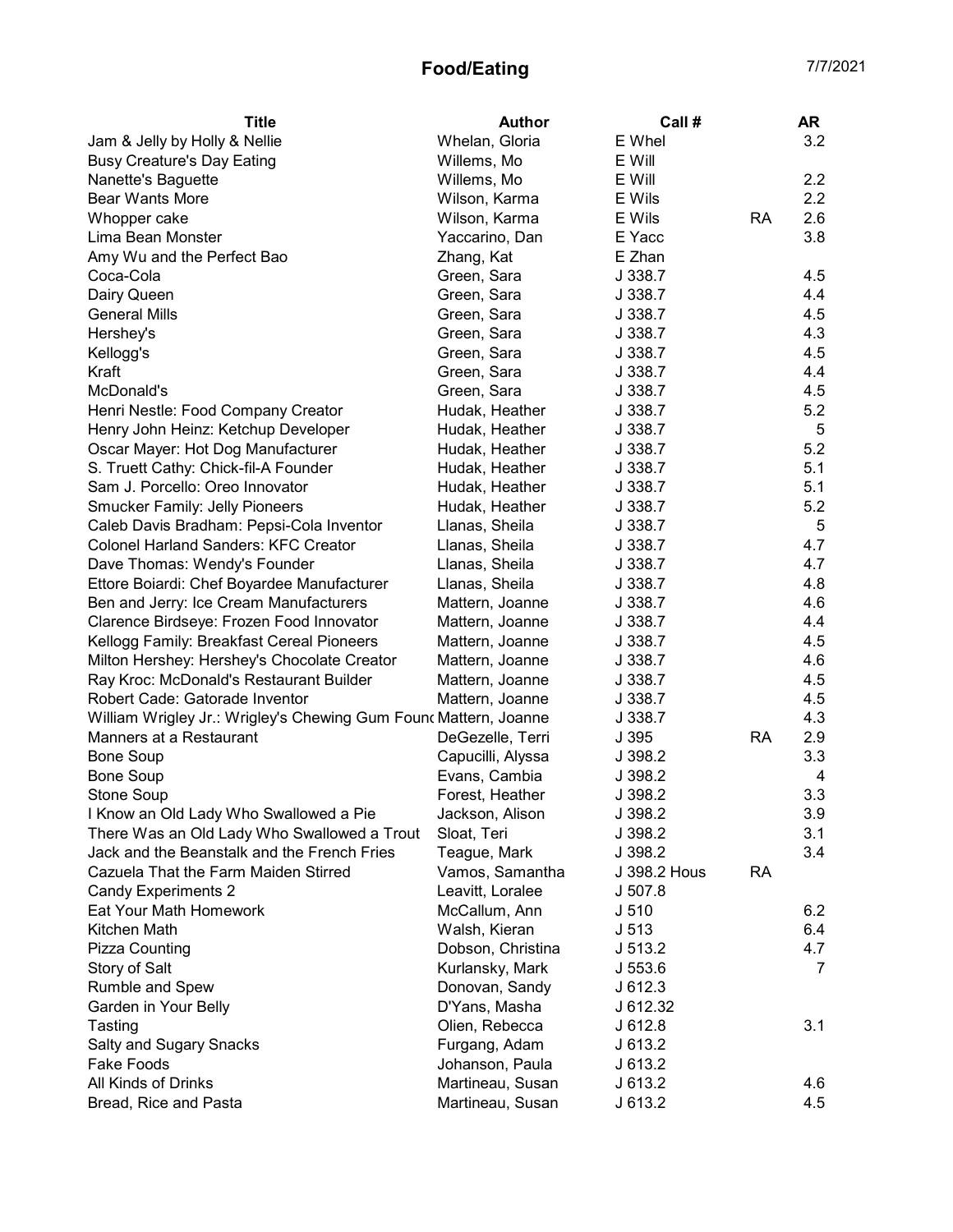| <b>Title</b>                                                  | <b>Author</b>          | Call #     | <b>AR</b> |
|---------------------------------------------------------------|------------------------|------------|-----------|
| Meat, Fish and Eggs                                           | Martineau, Susan       | J 613.2    | 4.6       |
| Milk, Butter and Cheese                                       | Martineau, Susan       | J613.2     | 4.4       |
| <b>Sweets and Snacks</b>                                      | Martineau, Susan       | J 613.2    | 4.5       |
| Fruits and Vegetables: from the Garden to Your Ta Byers, Ann  |                        | J634       |           |
| Vegetables! Life on a Produce farm                            | Owen, Ruth             | J 635      | 4.3       |
| Eggs! Life on a Chicken farm                                  | Owen, Ruth             | J 636.5142 | 3.7       |
| <b>Food Creations</b>                                         | Ball, Jacqueline       | J641.3     | 4.7       |
| <b>Starting from Scratch</b>                                  | Elton, Sarah           | J641.3     |           |
| Science You Can Eat                                           | Gates, Steffan         | J641.3     |           |
| <b>Baby Bug Dishes</b>                                        | Goldish, Meish         | J641.3     | 4.6       |
| Spider-tizers and Other Creepy Treats                         | Goldish, Meish         | J641.3     | 4.2       |
| Green Power: Leaf & Flower Vegetables                         | Hughes, Meredith       | J641.3     | 7.5       |
| Chocolate                                                     | Jones, Carol           | J641.3     | 6.2       |
| Ahi to Ziti: Food from A to Z                                 | Kompelien, Tracy       | J641.3     | 3.6       |
| What the World Eats                                           | Menzel, Peter          | J641.3     |           |
| Chocolate Bar                                                 | Ridley, Sarah          | J641.3     | 6.1       |
| How is Chocolate Made?                                        | Royston, Angela        | J641.3     | 4.3       |
| Chocolate Ants, Maggot Cheese, and More                       | Silverstein, Alvin     | J641.3     |           |
| Fruits                                                        | Thomas, Ann            | J641.3     | 3.4       |
| Slithery, Slimy, Scaly Treats                                 | Williams, Dinah        | J641.3     | 4.4       |
| There's No Ham in Hamburger                                   | Zachman, Kim           | J641.3     |           |
| <b>Fun Food Inventions</b>                                    | Higgins, Nadia         | J 641.309  | 4.3       |
| Meat: from the Farm to Your Table                             | Hasan, Heather         | J 641.36   |           |
| <b>Bacon Artist</b>                                           | Ventura, Marne         | J 641.364  |           |
| Complete Cookbook for Young Chefs                             | America's Test Kitchen | J641.5     |           |
| <b>Ghoulish Goodies</b>                                       | Bowers, Sharon         | J641.5     |           |
| <b>Revolting Recipes</b>                                      | Dahl, Roald            | J641.5     |           |
| Hold the Meat                                                 | Deering, Alison        | J641.5     |           |
| Civil War Cooking: the Confederacy                            | Dosier, Susan          | J641.5     | 5.2       |
| Civil War Cooking: the Union                                  | Dosier, Susan          | J 641.5    | 5.8       |
| <b>Colonial Cooking</b>                                       | Dosier, Susan          | J641.5     | 5.8       |
| 365 Foods Kids Love to Eat                                    | <b>Ellison Sheila</b>  | J 641.5    |           |
| Josefina's Cookbook                                           | England, Tamara        | J641.5     |           |
| Food and Recipes of the Pilgrims                              | Erdosh, George         | J641.5     | 3.8       |
| Roly-Poly Ravioli                                             | Fauchald, Nick         | J641.5     |           |
| Wrap-n-Bake Egg Rolls                                         | Fauchald, Nick         | J 641.5    |           |
| China                                                         | Goulding, Sylvia       | J641.5     |           |
| Cooking on the Lewis and Clark Expedition                     | Gunderson, Mary        | J 641.5    | 5.6       |
| <b>Cowboy Cooking</b>                                         | Gunderson, Mary        | J641.5     | 4.9       |
| <b>Pioneer Farm Cooking</b>                                   | Gunderson, Mary        | J 641.5    | 5.3       |
| <b>Southern Plantation Cooking</b>                            | Gunderson, Mary        | J641.5     | 5.5       |
| <b>Enjoy Without Soy</b>                                      | Jorgensen, Katrina     | J641.5     |           |
| No Egg on Your Face                                           | Jorgensen, Katrina     | J641.5     |           |
| No Peanuts No Problem                                         | Jorgensen, Katrina     | J641.5     |           |
| <b>Multicultural Meals</b>                                    | Kalman, Bobbie         | J641.5     |           |
| <b>Super Snacks</b>                                           | Kalman, Bobbie         | J641.5     | 6         |
| Cook Me a Story                                               | Kozlowski, Bryan       | J641.5     |           |
| Pokemon Cookbook                                              | Kudo, Maki             | J641.5     |           |
| There's a Chef in My Soup                                     | Lagasse, Emeril        | J641.5     |           |
| What Was Cooking in Abigail Adams's White Hous Larkin, Tanya  |                        | J 641.5    | 5.1       |
| What Was Cooking in Edith Roosevelt's White Hot Larkin, Tanya |                        | J 641.5    | 5         |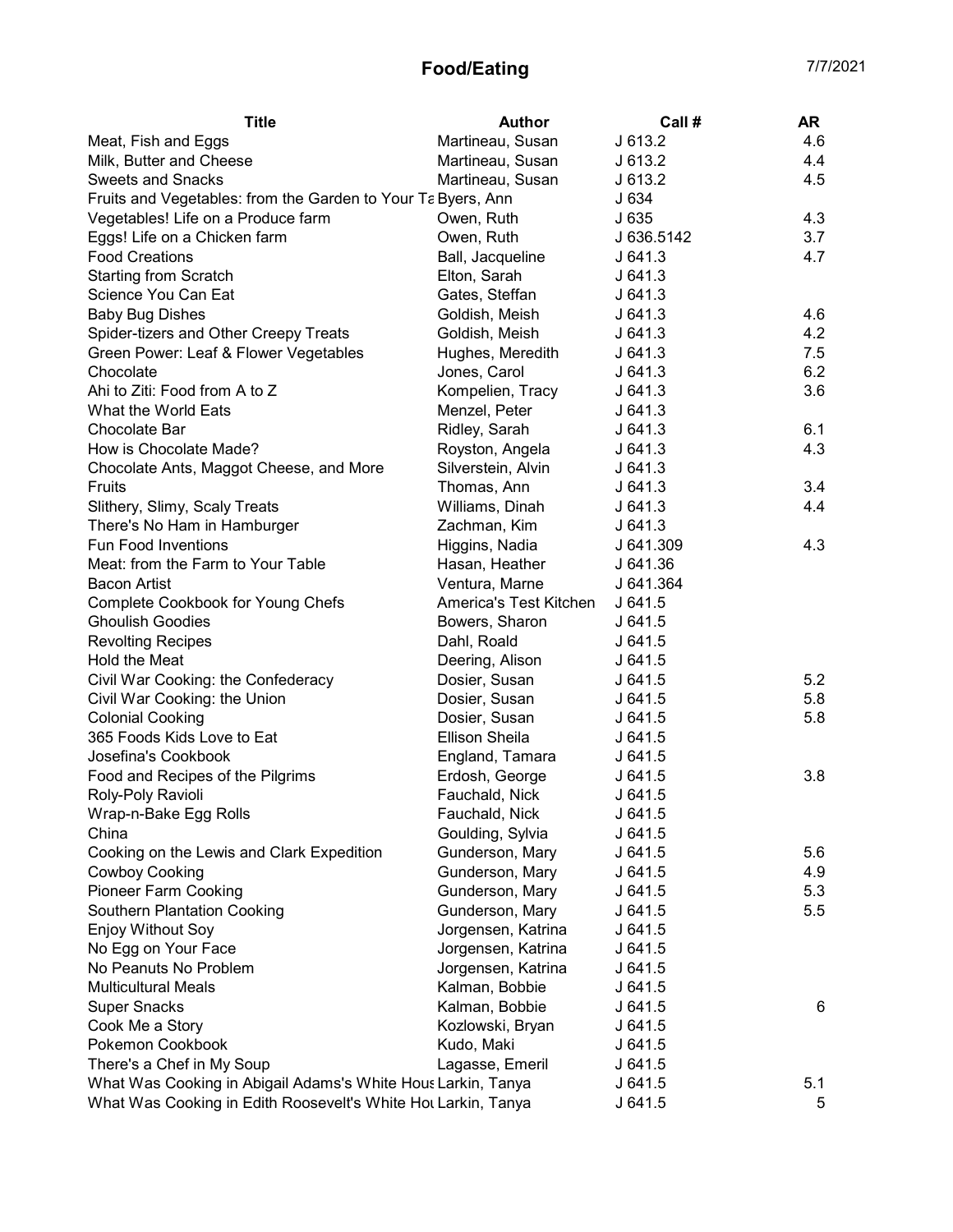| <b>Title</b>                                                    | <b>Author</b>       | Call #     | <b>AR</b> |
|-----------------------------------------------------------------|---------------------|------------|-----------|
| What Was Cooking in Julia Grant's White House? Larkin, Tanya    |                     | J 641.5    | 4.8       |
| What Was Cooking in Martha Washington's Presid Larkin, Tanya    |                     | J641.5     | 5.1       |
| What Was Cooking in Mary Todd Lincoln's White I Larkin, Tanya   |                     | J 641.5    | 5         |
| Italy                                                           | McCulloch, Julie    | J 641.5    |           |
| Mix-It-Up Cookbook                                              | McGuinness, Tracy   | J641.5     |           |
| <b>Tiny Treats</b>                                              | Monroe, Julia       | J641.5     |           |
| <b>Creepy Cuisine</b>                                           | Monroe, Lucy        | J641.5     |           |
| <b>Everything Kids' Cookbook</b>                                | Nissenberg, Sandra  | J641.5     |           |
| Campfire Chef                                                   | Omoth, Tyler        | J641.5     |           |
| <b>Grill Master</b>                                             | Omoth, Tyler        | J641.5     |           |
| <b>Thanksgiving Sweets and Treats</b>                           | Randall, Ronne      | J641.5     |           |
| <b>Strange Foods</b>                                            | Rosen, Michael      | J641.5     | 4.6       |
| Thanksgiving                                                    | Sanna, Ellyn        | J641.5     |           |
| California Gold Rush Cooking                                    | Schroeder, Lisa     | J641.5     | 5.9       |
| Peanuts Family Cookbook                                         | Schultz, Charles    | J641.5     |           |
| Mommy and Me Start Cooking                                      | Smart, Denise       | J641.5     |           |
| How to Cook in 10 Easy Lessons                                  | Sweetser, Wendy     | J641.5     |           |
| Mary Poppins in the Kitchen: A Cookery Book with Travers, P. L. |                     | J641.5     | 4.5       |
| Cool Foods for Fun Fiestas                                      | Wagner, Lisa        | J641.5     | 4.6       |
| Cool Meals to Start Your Wheels                                 | Wagner, Lisa        | J641.5     | 4.8       |
| Little House Cookbook                                           | Walker, Barbara     | J641.5     |           |
| Cooking the Japanese Way                                        | Weston, Reiko       | J641.5     | 7         |
| <b>Fairy Tale Breakfasts</b>                                    | Yolen, Jane         | J641.5     | 5.2       |
| <b>Fairy Tale Desserts</b>                                      | Yolen, Jane         | J 641.5    | 5.6       |
| Fairy Tale Lunches                                              | Yolen, Jane         | J641.5     | 5.2       |
| <b>Disgusting Eats</b>                                          | Ventura, Marne      | J 641.5123 |           |
| Easy Breakfasts from Around the World                           | Llanas, Sheila      | J 641.52   |           |
| Teen Guide to Breakfast on the Go                               | Rau, Dana Meachen   | J 641.52   |           |
| Brains, Brains, and Other Horrifying Breakfasts                 | Vega, Ali           | J 641.52   |           |
| Zombie-Gut Chili and Other Horrifying Dinners                   | Vega, Ali           | J 641.52   |           |
| Easy Snacks from Around the World                               | Alexander, Heather  | J 641.53   |           |
| <b>Get Into Smart Snacks</b>                                    | Dyer, Janice        | J 641.53   |           |
| Teen Guide to Fast, Delicious Lunches                           | Rau, Dana Meachen   | J 641.53   |           |
| Teen Guide to Quick, Healthy Snacks                             | Rau, Dana Meachen   | J 641.53   |           |
| Mummy Dogs                                                      | Vega, Ali           | J 641.53   |           |
| <b>Tombstone Sandwiches</b>                                     | Vega, Ali           | J 641.53   |           |
| Teen Guide to Creative, Delightful Dinners                      | Rau, Dana Meachen   | J 641.54   |           |
| Easy Main Dishes from Around the World                          | Alexander, Heather  | J 641.555  |           |
| Beat the Wheat                                                  | Jorgensen, Katrina  | J 641.56   |           |
| <b>Fearless Food</b>                                            | Jorgensen, Katrina  | J 641.56   |           |
| This is Not Cheesy                                              | Jorgensen, Katrina  | J 641.56   |           |
| <b>Christmas Sweets and Treats</b>                              | Owen, Ruth          | J 641.56   |           |
| Valentine's Day Sweets and Treats                               | Owen, Ruth          | J 641.56   |           |
| Delicious Vegetarian Main Dishes                                | Larson, Jennifer    | J 641.5636 |           |
| Easy Vegetarian Foods from Around the World                     | Llanas, Sheila      | J 641.5636 |           |
| Witches' Brew and Other Horrifying Party Foods                  | Vega, Ali           | J 641.568  |           |
| Food, Football, and Fun                                         | Jorgensen, Katrina  | J 641.578  |           |
| Cooking the Brazilian Way                                       | Behnke, Alison      | J 641.59   |           |
| Cooking the Mediterranean Way                                   | Behnke, Alison      | J 641.59   |           |
| Cooking the Middle Eastern Way                                  | Behnke, Alison      | J 641.59   |           |
| Cooking the Italian Way                                         | Bisignano, Alphonse | J 641.59   | 6.9       |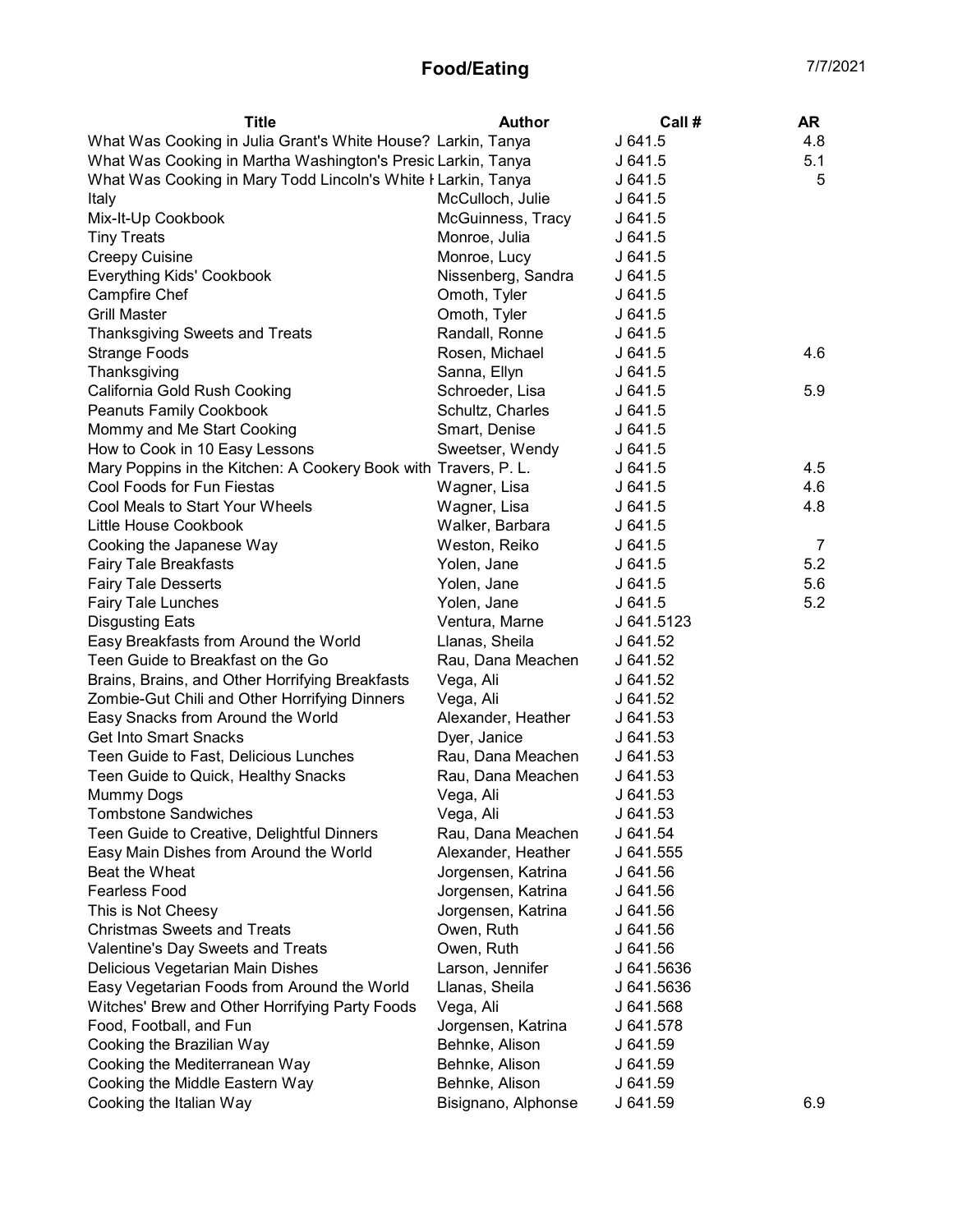| <b>Title</b>                         | <b>Author</b>          | Call #     | <b>AR</b> |
|--------------------------------------|------------------------|------------|-----------|
| Unofficial Harry Potter Cookbook     | Bucholz, Dinah         | J 641.59   |           |
| Cooking the Spanish Way              | Christian, Rebecca     | J 641.59   | 6.8       |
| Cooking the Korean Way               | Chung, Okwha           | J 641.59   | 6.9       |
| Cooking the Indonesian Way           | Cornell, Kari          | J 641.59   |           |
| Cooking the Turkish Way              | Cornell, Kari          | J 641.59   |           |
| Cooking the Mexican Way              | Coronado, Rosa         | J 641.59   | 7         |
| <b>United States Cookbook</b>        | D'Amico, Joan          | J 641.59   |           |
| Young Chef's French Cookbook         | Gioffre, Rosalba       | J 641.59   |           |
| Young Chef's Italian Cookbook        | Gioffre, Rosalba       | J 641.59   |           |
| Germany                              | Goulding, Sylvia       | J 641.59   |           |
| Cooking the Thai Way                 | Harrison, Supenn       | J 641.59   | 6.8       |
| Garfield's Guide to Lasagna          | Hirsch, Rebecca        | J 641.59   |           |
| Hawaiian                             | Libal, Joyce           | J 641.59   |           |
| Midwest                              | Libal, Joyce           | J 641.59   |           |
| New England                          | Libal, Joyce           | J 641.59   |           |
| Cooking the Indian Way               | Madavan, Vijay         | J 641.59   | 7.3       |
| Cooking the East African Way         | Montgomery, Bertha     | J 641.59   | 6.7       |
| Cooking the Norwegian Way            | Munsen, Sylvia         | J 641.59   | 6.6       |
| Cooking the Russian Way              | Plotkin, Gregory       | J 641.59   | 7.3       |
| Foods of Italy                       | Roholt, Christine      | J 641.59   | 4.8       |
| African American Cooking             | Sanna, Ellyn           | J 641.59   |           |
| Amish and Mennonite Cooking          | Therrien, Patricia     | J 641.59   |           |
| Foods of Brazil                      | Velure, Christine      | J 641.59   | 4.5       |
| Foods of China                       | Velure, Christine      | J 641.59   | 4.9       |
| <b>Foods of France</b>               | Velure, Christine      | J 641.59   | 4.8       |
| Foods of India                       | Velure, Christine      | J 641.59   | 4.9       |
| Foods of Japan                       | Velure, Christine      | J 641.59   | 4.4       |
| Foods of Mexico                      | Velure, Christine      | J 641.59   | 4.9       |
| Foods of Thailand                    | Velure, Christine      | J 641.59   | 4.9       |
| Cooking the French Way               | Waldee, Lynne          | J 641.59   | 6.6       |
| Young Chef's Mexican Cookbook        | Ward, Karen            | J 641.59   |           |
| <b>Ballpark Eats</b>                 | Jorgensen, Katrina     | J 641.5973 |           |
| United Tastes of America             | Langholtz, Gabrielle   | J 641.5973 |           |
| Bug-a-licious                        | Goldish, Meish         | J 641.6    | 3.8       |
| <b>Mammal Menu</b>                   | Goldish, Meish         | J641.6     | 4.2       |
| Popcorn!                             | Landau, Elaine         | J 641.6    | 4.8       |
| <b>Chock Full of Chocolate</b>       | MacLeod, Elizabeth     | J641.6     |           |
| Chocolate: a Sweet History           | Markle, Sandra         | J 641.6    | 4.6       |
| <b>Mystery Meat</b>                  | Watson, Stephanie      | J 641.6    |           |
| Complete Baking Book for Young Chefs | America's Test Kitchen | J 641.71   |           |
| <b>Baking Bliss</b>                  | Besel, Jen             | J 641.8    |           |
| Sandwiches!                          | Deering, Alison        | J641.8     |           |
| Desserts Around the World            | Engfer, Lee            | J 641.8    |           |
| <b>Delicious Desserts</b>            | Kalman, Bobbie         | J641.8     |           |
| <b>Cool Cookies</b>                  | LaPenta, Marilyn       | J641.8     |           |
| Cool Sweets & Treats to Eat          | Wagner, Lisa           | J 641.8    | 4.8       |
| Magic of Jelly                       | Welch's                | J641.8     |           |
| <b>Get Into Smoothies</b>            | Winters, Jaime         | J641.8     |           |
| Baking with Kids                     | Brooks, Leah           | J 641.81   |           |
| Yummy Soup and Salad Recipes         | Larson, Jennifer       | J 641.81   |           |
| <b>Perfect Pizza Recipes</b>         | Larson, Jennifer       | J 641.82   |           |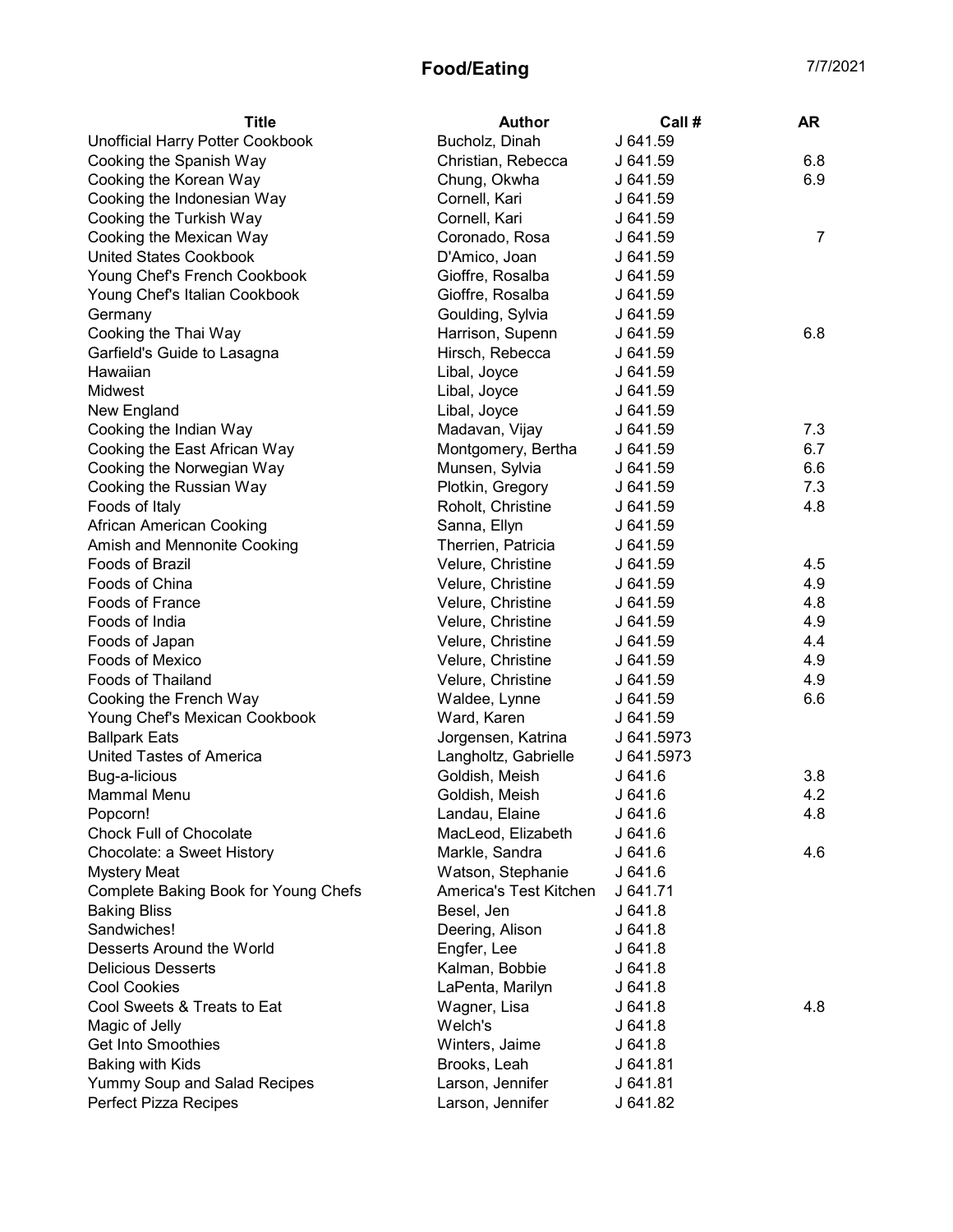| <b>Title</b>                                                      | <b>Author</b>         | Call#                 | AR  |
|-------------------------------------------------------------------|-----------------------|-----------------------|-----|
| Super Pasta and Rice Dishes                                       | Larson, Jennifer      | J 641.82              |     |
| Fish and Fowl                                                     | Deering, Alison       | J 641.84              |     |
| More Meat Please!                                                 | Deering, Alison       | J 641.84              |     |
| Sugarcoat It                                                      | Besel, Jen            | J 641.86              |     |
| <b>Sweet Tooth</b>                                                | Besel, Jen            | J 641.86              |     |
| Pinkalicious Cupcake Cookbook                                     | Kann, Victoria        | J 641.86              |     |
| <b>Cat Litter Cake</b>                                            | Vega, Ali             | J 641.86              |     |
| Little Kitchen of Horrors                                         | Vega, Ali             | J 641.86              |     |
| <b>Way Cool Drinks</b>                                            | LaPenta, Marilyn      | J 641.875             |     |
| Sugar Changed the World                                           | Aronson, Marc         | J 664.109             | 8   |
| Take Me Out of the Bathtub                                        | Katz, Alan            | J 782.4               | 4.2 |
| Midnight Feast Magic                                              | Peters, Rosalind      | J 793.2               |     |
| Garfield's All-About-the-Food Jokes                               | Acey, Mark            | J 818                 |     |
| Food Jokes                                                        | Moore, Hugh           | J 818                 |     |
| Let's Eat in the Funny Zone                                       | Chmielewski, Gary     | J 818.54              |     |
| Food Jokes                                                        | Rosenberg, Pam        | J 818.6               |     |
| There's a Rat in My Soup                                          | Stiefel, Chana        | J.940.1               | 5.2 |
| Foods of Germany                                                  | Sheen, Barbara        | J 943                 | 6.5 |
| Recipe and Craft Guide to France                                  | LaRoche, Amelia       | J 944                 |     |
| <b>Foods of France</b>                                            | Parks, Peggy          | J 944                 | 6.3 |
| Foods of Italy                                                    | Sheen, Barbara        | J 945                 | 6.3 |
| Foods of Spain                                                    | Sheen, Barbara        | J 946                 |     |
| Foods of Russia                                                   | Sheen, Barbara        | J 947                 | 6.7 |
| Foods of Greece                                                   | Sheen, Barbara        | J 949.5               | 6.1 |
| Foods of China                                                    | Sheen, Barbara        | J 951                 | 6.2 |
| Recipe and Craft Guide to Japan                                   | Mofford, Julia Haines | J 952                 |     |
| Foods of Japan                                                    | Sheen, Barbara        | J 952                 | 5.9 |
| Recipe and Craft Guide to India                                   | Ejaz, Khadija         | J 954                 |     |
| Foods of India                                                    | Sheen, Barbara        | J 954                 | 6.5 |
| Foods of Iran                                                     | Sheen, Barbara        | J 955                 | 6.6 |
| <b>Foods of Thailand</b>                                          | Sheen, Barbara        | J 959.3               |     |
| Foods of Vietnam                                                  | Sheen, Barbara        | J 959.7               |     |
| Foods of the Philippines                                          | Sheen, Barbara        | J 959.9               |     |
| Recipe and Craft Guide to South Africa                            | Koosmann, Melissa     | J 968                 |     |
| <b>Foods of Mexico</b>                                            | Sheen, Barbara        | J 972                 | 6.6 |
| Recipe and Craft Guide to the Caribbean                           | Mofford, Juliet       | J 972.9               |     |
| Foods of the Caribbean                                            | Sheen, Barbara        | J 972.9               |     |
| Foods of Brazil                                                   | Sheen, Barbara        | J 981                 |     |
| Asa Candler: the Founder of Coca-Cola                             | Vickers, Rebecca      | J B Candler           | 3.8 |
| Who Was Julia Child                                               | Edgers, Geoff         | J B Child             | 5.2 |
| Who Was A. J. Heinz                                               | Burgan, Michael       | J B Heinz             |     |
| Who Was Milton Hershey?                                           | Buckley, James Jr.    | J B Hershey           | 5.2 |
| Milton Hershey: The Founder of Hershey's Chocola Gillis, Jennifer |                       | J B Hershey           | 3.4 |
| Midsummer's Mayhem                                                | LaRocca, Rajani       | J Fantasy Laro        |     |
| Dash of Trouble                                                   | Meriano, Anna         | J Fantasy Meri Love 1 |     |
| Candymakers                                                       | Mass, Wendy           | J Mystery Mass Cand 1 | 5   |
| Sly the Sleuth and the Food Mysteries                             | Napoli, Donna Jo      | J Mystery Napo        | 2.5 |
| <b>Blaire</b>                                                     | Castle, Jennifer      | J Reality Amer Blai 1 | 4.1 |
| Blaire Cooks Up a Plan                                            | Castle, Jennifer      | J Reality Amer Blai 2 |     |
| Grace                                                             | Casanova, Mary        | J Reality Amer Grac   | 4.7 |
| Grace Stirs it Up                                                 | Casanova, Mary        | J Reality Amer Grac   | 4.7 |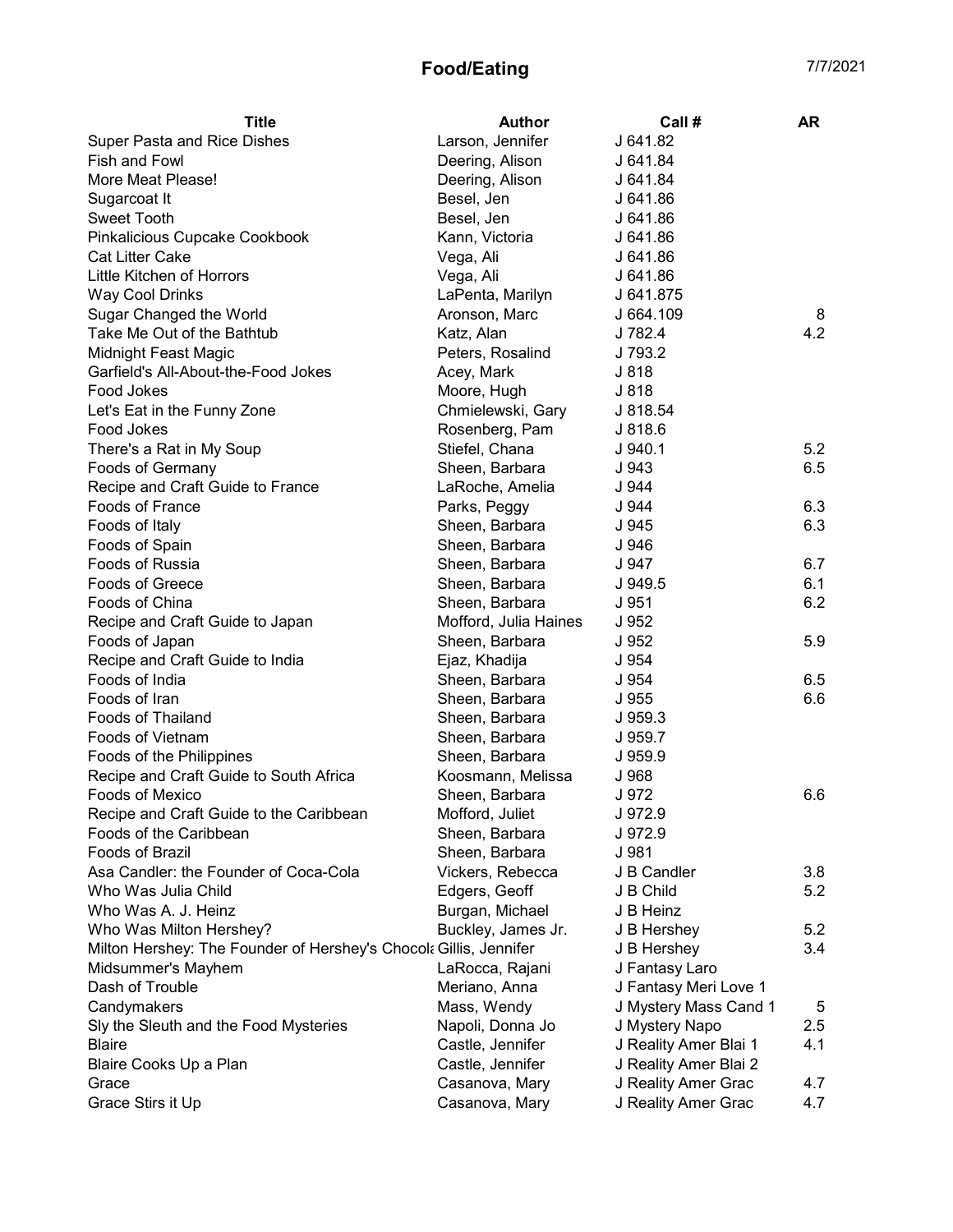| Jackson, Alison<br>J Reality Jack<br>4.2<br>Eggs Over Evie<br>One Hundred Spaghetti Strings<br>Nails, Jen<br>J Reality Nail<br>Cole, Joanna<br>J Sci-Fi Magi 17<br>4.4<br>J Spa 419<br>Food<br>Petelinsek, Kathleen<br>My Foods<br>Ancona, George<br>J Spa 641.5<br>3.6<br>Huevos verde con jamon<br>Seuss, Dr.<br>J Spa F Seus<br><b>Bread and Cereal</b><br>Benduhn, Tea<br><b>JR Bend</b><br>1.9<br><b>JR Bend</b><br>1.7<br>Fruit<br>Benduhn, Tea<br>1.9<br>Meat and Beans<br>Benduhn, Tea<br><b>JR Bend</b><br>Milk and Cheese<br>1.7<br>Benduhn, Tea<br><b>JR Bend</b><br>Oils<br>Benduhn, Tea<br><b>JR Bend</b><br>1.7<br>2.1<br>Vegetables<br>Benduhn, Tea<br><b>JR Bend</b><br>JR Bere<br>Berenstain Bears and Too Much Junk Food<br>Berenstain, Stan<br>4<br><b>Classroom Cookout</b><br>2.1<br>Blackaby, Susan<br>JR Blac<br>Boothroyd, Jennifer<br>3.2<br>Caution in the Kitchen<br>JR Boot<br>Boothroyd, Jennifer<br>2.8<br><b>Taste Something New</b><br>JR Boot<br>What's On My Plate?<br>Boothroyd, Jennifer<br>2.9<br><b>JR Boot</b><br>Boothroyd, Jennifer<br>2.7<br>Why Doesn't Everyone Eat Meat<br><b>JR Boot</b><br>2.4<br>Braithwaite, Jill<br>From Cane to Sugar<br><b>JR Brai</b><br>Brown Food Fun<br>Bullard, Lisa<br><b>JR Bull</b><br>Green Food Fun<br>2.1<br>Bullard, Lisa<br><b>JR Bull</b><br>My Food, Your Food<br>3<br>Bullard, Lisa<br><b>JR Bull</b><br>2.3<br>Orange Food Fun<br>Bullard, Lisa<br><b>JR Bull</b><br>Red Food Fun<br>2.3<br>Bullard, Lisa<br><b>JR Bull</b><br>White Food Fun<br>1.9<br>Bullard, Lisa<br><b>JR Bull</b><br>Yellow Food Fun<br>2.4<br>Bullard, Lisa<br>JR Bull<br>2.2<br>Meet My Neighbor, the Chef<br>Crabtree, Marc<br>JR Crab<br>Chewy Chuckles: Deliciously Funny Jokes about F Dahl, Michael<br>JR Dahl<br>Pete the Cat: Pete's Big Lunch<br>Dean, James<br><b>JR Dean</b><br>I Want to Be a Chef<br>4.9<br>Dunn, Mary<br>JR Dunn<br>2.1<br>Dish on Mac and Cheese<br>Ipcizade, Catherine<br>JR Ipci<br>Ipcizade, Catherine<br>Saucy Scoop on Pizza<br>JR Ipci<br>2<br>$\overline{2}$<br>Scoop on Ice Cream<br>Ipcizade, Catherine<br>JR Ipci<br>Lunch with Punch<br>Kittinger, Jo<br><b>JR Kitt</b><br>Klingel, Cynthia<br><b>JR Klin</b><br>1.2<br>Grapes<br>1.3<br>Louise Loves Bake Sales<br>Light, Kelly<br>JR Ligh<br>Katie in the Kitchen<br>Manushkin, Fran<br>JR Manu<br>2<br>Eating Lunch at School<br>Mattern, Joanne<br><b>JR Matt</b><br><b>RA</b><br>1.9<br>Lunch, or What's That?<br>Moore, Julianne<br>JR Moor<br>From Cocoa Bean to Chocolate<br>2.2<br>Nelson, Robin<br><b>JR Nels</b><br>From Kernel to Corn<br>2.1<br>Nelson, Robin<br><b>JR Nels</b><br>From Peanut to Peanut Butter<br>2.3<br>Nelson, Robin<br><b>JR Nels</b><br>Fancy Nancy and the Delectable Cupcakes<br>O'Connor, Jane<br>2.1<br>JR Ocon<br>Olson, Nathan<br>3.5<br><b>Food Patterns</b><br>JR Olso<br>Owings, Lisa<br>2.8<br>From Strawberry to Jam<br><b>JR Owin</b><br>Rau, Dana Meachen<br><b>Food Safety</b><br><b>JR Rau</b><br><b>Following Special Diets</b><br>Reinke, Beth<br><b>JR Rein</b><br><b>Healthy Eating Habits</b><br>Reinke, Beth<br><b>JR Rein</b><br>Healthy Foods Around the World<br>Reinke, Beth<br><b>JR Rein</b><br>Why We Eat Dairy<br>Reinke, Beth<br>JR Rein<br>Why We Eat Grains<br>Reinke, Beth<br><b>JR Rein</b> | <b>Title</b>      | <b>Author</b> | Call # | AR |
|-----------------------------------------------------------------------------------------------------------------------------------------------------------------------------------------------------------------------------------------------------------------------------------------------------------------------------------------------------------------------------------------------------------------------------------------------------------------------------------------------------------------------------------------------------------------------------------------------------------------------------------------------------------------------------------------------------------------------------------------------------------------------------------------------------------------------------------------------------------------------------------------------------------------------------------------------------------------------------------------------------------------------------------------------------------------------------------------------------------------------------------------------------------------------------------------------------------------------------------------------------------------------------------------------------------------------------------------------------------------------------------------------------------------------------------------------------------------------------------------------------------------------------------------------------------------------------------------------------------------------------------------------------------------------------------------------------------------------------------------------------------------------------------------------------------------------------------------------------------------------------------------------------------------------------------------------------------------------------------------------------------------------------------------------------------------------------------------------------------------------------------------------------------------------------------------------------------------------------------------------------------------------------------------------------------------------------------------------------------------------------------------------------------------------------------------------------------------------------------------------------------------------------------------------------------------------------------------------------------------------------------------------------------------------------------------------------------------------------------------------------------------------------------------------------------------------------------------------------------------------------------------------------------------------------------------------------------------------------------------------------------------------------------------------------------------------------------------------------------------------------------------------------------------------------------------------------------------------------------------------------------------------------------------------------------------------|-------------------|---------------|--------|----|
|                                                                                                                                                                                                                                                                                                                                                                                                                                                                                                                                                                                                                                                                                                                                                                                                                                                                                                                                                                                                                                                                                                                                                                                                                                                                                                                                                                                                                                                                                                                                                                                                                                                                                                                                                                                                                                                                                                                                                                                                                                                                                                                                                                                                                                                                                                                                                                                                                                                                                                                                                                                                                                                                                                                                                                                                                                                                                                                                                                                                                                                                                                                                                                                                                                                                                                                       |                   |               |        |    |
|                                                                                                                                                                                                                                                                                                                                                                                                                                                                                                                                                                                                                                                                                                                                                                                                                                                                                                                                                                                                                                                                                                                                                                                                                                                                                                                                                                                                                                                                                                                                                                                                                                                                                                                                                                                                                                                                                                                                                                                                                                                                                                                                                                                                                                                                                                                                                                                                                                                                                                                                                                                                                                                                                                                                                                                                                                                                                                                                                                                                                                                                                                                                                                                                                                                                                                                       |                   |               |        |    |
|                                                                                                                                                                                                                                                                                                                                                                                                                                                                                                                                                                                                                                                                                                                                                                                                                                                                                                                                                                                                                                                                                                                                                                                                                                                                                                                                                                                                                                                                                                                                                                                                                                                                                                                                                                                                                                                                                                                                                                                                                                                                                                                                                                                                                                                                                                                                                                                                                                                                                                                                                                                                                                                                                                                                                                                                                                                                                                                                                                                                                                                                                                                                                                                                                                                                                                                       | Food Chain Frenzy |               |        |    |
|                                                                                                                                                                                                                                                                                                                                                                                                                                                                                                                                                                                                                                                                                                                                                                                                                                                                                                                                                                                                                                                                                                                                                                                                                                                                                                                                                                                                                                                                                                                                                                                                                                                                                                                                                                                                                                                                                                                                                                                                                                                                                                                                                                                                                                                                                                                                                                                                                                                                                                                                                                                                                                                                                                                                                                                                                                                                                                                                                                                                                                                                                                                                                                                                                                                                                                                       |                   |               |        |    |
|                                                                                                                                                                                                                                                                                                                                                                                                                                                                                                                                                                                                                                                                                                                                                                                                                                                                                                                                                                                                                                                                                                                                                                                                                                                                                                                                                                                                                                                                                                                                                                                                                                                                                                                                                                                                                                                                                                                                                                                                                                                                                                                                                                                                                                                                                                                                                                                                                                                                                                                                                                                                                                                                                                                                                                                                                                                                                                                                                                                                                                                                                                                                                                                                                                                                                                                       |                   |               |        |    |
|                                                                                                                                                                                                                                                                                                                                                                                                                                                                                                                                                                                                                                                                                                                                                                                                                                                                                                                                                                                                                                                                                                                                                                                                                                                                                                                                                                                                                                                                                                                                                                                                                                                                                                                                                                                                                                                                                                                                                                                                                                                                                                                                                                                                                                                                                                                                                                                                                                                                                                                                                                                                                                                                                                                                                                                                                                                                                                                                                                                                                                                                                                                                                                                                                                                                                                                       |                   |               |        |    |
|                                                                                                                                                                                                                                                                                                                                                                                                                                                                                                                                                                                                                                                                                                                                                                                                                                                                                                                                                                                                                                                                                                                                                                                                                                                                                                                                                                                                                                                                                                                                                                                                                                                                                                                                                                                                                                                                                                                                                                                                                                                                                                                                                                                                                                                                                                                                                                                                                                                                                                                                                                                                                                                                                                                                                                                                                                                                                                                                                                                                                                                                                                                                                                                                                                                                                                                       |                   |               |        |    |
|                                                                                                                                                                                                                                                                                                                                                                                                                                                                                                                                                                                                                                                                                                                                                                                                                                                                                                                                                                                                                                                                                                                                                                                                                                                                                                                                                                                                                                                                                                                                                                                                                                                                                                                                                                                                                                                                                                                                                                                                                                                                                                                                                                                                                                                                                                                                                                                                                                                                                                                                                                                                                                                                                                                                                                                                                                                                                                                                                                                                                                                                                                                                                                                                                                                                                                                       |                   |               |        |    |
|                                                                                                                                                                                                                                                                                                                                                                                                                                                                                                                                                                                                                                                                                                                                                                                                                                                                                                                                                                                                                                                                                                                                                                                                                                                                                                                                                                                                                                                                                                                                                                                                                                                                                                                                                                                                                                                                                                                                                                                                                                                                                                                                                                                                                                                                                                                                                                                                                                                                                                                                                                                                                                                                                                                                                                                                                                                                                                                                                                                                                                                                                                                                                                                                                                                                                                                       |                   |               |        |    |
|                                                                                                                                                                                                                                                                                                                                                                                                                                                                                                                                                                                                                                                                                                                                                                                                                                                                                                                                                                                                                                                                                                                                                                                                                                                                                                                                                                                                                                                                                                                                                                                                                                                                                                                                                                                                                                                                                                                                                                                                                                                                                                                                                                                                                                                                                                                                                                                                                                                                                                                                                                                                                                                                                                                                                                                                                                                                                                                                                                                                                                                                                                                                                                                                                                                                                                                       |                   |               |        |    |
|                                                                                                                                                                                                                                                                                                                                                                                                                                                                                                                                                                                                                                                                                                                                                                                                                                                                                                                                                                                                                                                                                                                                                                                                                                                                                                                                                                                                                                                                                                                                                                                                                                                                                                                                                                                                                                                                                                                                                                                                                                                                                                                                                                                                                                                                                                                                                                                                                                                                                                                                                                                                                                                                                                                                                                                                                                                                                                                                                                                                                                                                                                                                                                                                                                                                                                                       |                   |               |        |    |
|                                                                                                                                                                                                                                                                                                                                                                                                                                                                                                                                                                                                                                                                                                                                                                                                                                                                                                                                                                                                                                                                                                                                                                                                                                                                                                                                                                                                                                                                                                                                                                                                                                                                                                                                                                                                                                                                                                                                                                                                                                                                                                                                                                                                                                                                                                                                                                                                                                                                                                                                                                                                                                                                                                                                                                                                                                                                                                                                                                                                                                                                                                                                                                                                                                                                                                                       |                   |               |        |    |
|                                                                                                                                                                                                                                                                                                                                                                                                                                                                                                                                                                                                                                                                                                                                                                                                                                                                                                                                                                                                                                                                                                                                                                                                                                                                                                                                                                                                                                                                                                                                                                                                                                                                                                                                                                                                                                                                                                                                                                                                                                                                                                                                                                                                                                                                                                                                                                                                                                                                                                                                                                                                                                                                                                                                                                                                                                                                                                                                                                                                                                                                                                                                                                                                                                                                                                                       |                   |               |        |    |
|                                                                                                                                                                                                                                                                                                                                                                                                                                                                                                                                                                                                                                                                                                                                                                                                                                                                                                                                                                                                                                                                                                                                                                                                                                                                                                                                                                                                                                                                                                                                                                                                                                                                                                                                                                                                                                                                                                                                                                                                                                                                                                                                                                                                                                                                                                                                                                                                                                                                                                                                                                                                                                                                                                                                                                                                                                                                                                                                                                                                                                                                                                                                                                                                                                                                                                                       |                   |               |        |    |
|                                                                                                                                                                                                                                                                                                                                                                                                                                                                                                                                                                                                                                                                                                                                                                                                                                                                                                                                                                                                                                                                                                                                                                                                                                                                                                                                                                                                                                                                                                                                                                                                                                                                                                                                                                                                                                                                                                                                                                                                                                                                                                                                                                                                                                                                                                                                                                                                                                                                                                                                                                                                                                                                                                                                                                                                                                                                                                                                                                                                                                                                                                                                                                                                                                                                                                                       |                   |               |        |    |
|                                                                                                                                                                                                                                                                                                                                                                                                                                                                                                                                                                                                                                                                                                                                                                                                                                                                                                                                                                                                                                                                                                                                                                                                                                                                                                                                                                                                                                                                                                                                                                                                                                                                                                                                                                                                                                                                                                                                                                                                                                                                                                                                                                                                                                                                                                                                                                                                                                                                                                                                                                                                                                                                                                                                                                                                                                                                                                                                                                                                                                                                                                                                                                                                                                                                                                                       |                   |               |        |    |
|                                                                                                                                                                                                                                                                                                                                                                                                                                                                                                                                                                                                                                                                                                                                                                                                                                                                                                                                                                                                                                                                                                                                                                                                                                                                                                                                                                                                                                                                                                                                                                                                                                                                                                                                                                                                                                                                                                                                                                                                                                                                                                                                                                                                                                                                                                                                                                                                                                                                                                                                                                                                                                                                                                                                                                                                                                                                                                                                                                                                                                                                                                                                                                                                                                                                                                                       |                   |               |        |    |
|                                                                                                                                                                                                                                                                                                                                                                                                                                                                                                                                                                                                                                                                                                                                                                                                                                                                                                                                                                                                                                                                                                                                                                                                                                                                                                                                                                                                                                                                                                                                                                                                                                                                                                                                                                                                                                                                                                                                                                                                                                                                                                                                                                                                                                                                                                                                                                                                                                                                                                                                                                                                                                                                                                                                                                                                                                                                                                                                                                                                                                                                                                                                                                                                                                                                                                                       |                   |               |        |    |
|                                                                                                                                                                                                                                                                                                                                                                                                                                                                                                                                                                                                                                                                                                                                                                                                                                                                                                                                                                                                                                                                                                                                                                                                                                                                                                                                                                                                                                                                                                                                                                                                                                                                                                                                                                                                                                                                                                                                                                                                                                                                                                                                                                                                                                                                                                                                                                                                                                                                                                                                                                                                                                                                                                                                                                                                                                                                                                                                                                                                                                                                                                                                                                                                                                                                                                                       |                   |               |        |    |
|                                                                                                                                                                                                                                                                                                                                                                                                                                                                                                                                                                                                                                                                                                                                                                                                                                                                                                                                                                                                                                                                                                                                                                                                                                                                                                                                                                                                                                                                                                                                                                                                                                                                                                                                                                                                                                                                                                                                                                                                                                                                                                                                                                                                                                                                                                                                                                                                                                                                                                                                                                                                                                                                                                                                                                                                                                                                                                                                                                                                                                                                                                                                                                                                                                                                                                                       |                   |               |        |    |
|                                                                                                                                                                                                                                                                                                                                                                                                                                                                                                                                                                                                                                                                                                                                                                                                                                                                                                                                                                                                                                                                                                                                                                                                                                                                                                                                                                                                                                                                                                                                                                                                                                                                                                                                                                                                                                                                                                                                                                                                                                                                                                                                                                                                                                                                                                                                                                                                                                                                                                                                                                                                                                                                                                                                                                                                                                                                                                                                                                                                                                                                                                                                                                                                                                                                                                                       |                   |               |        |    |
|                                                                                                                                                                                                                                                                                                                                                                                                                                                                                                                                                                                                                                                                                                                                                                                                                                                                                                                                                                                                                                                                                                                                                                                                                                                                                                                                                                                                                                                                                                                                                                                                                                                                                                                                                                                                                                                                                                                                                                                                                                                                                                                                                                                                                                                                                                                                                                                                                                                                                                                                                                                                                                                                                                                                                                                                                                                                                                                                                                                                                                                                                                                                                                                                                                                                                                                       |                   |               |        |    |
|                                                                                                                                                                                                                                                                                                                                                                                                                                                                                                                                                                                                                                                                                                                                                                                                                                                                                                                                                                                                                                                                                                                                                                                                                                                                                                                                                                                                                                                                                                                                                                                                                                                                                                                                                                                                                                                                                                                                                                                                                                                                                                                                                                                                                                                                                                                                                                                                                                                                                                                                                                                                                                                                                                                                                                                                                                                                                                                                                                                                                                                                                                                                                                                                                                                                                                                       |                   |               |        |    |
|                                                                                                                                                                                                                                                                                                                                                                                                                                                                                                                                                                                                                                                                                                                                                                                                                                                                                                                                                                                                                                                                                                                                                                                                                                                                                                                                                                                                                                                                                                                                                                                                                                                                                                                                                                                                                                                                                                                                                                                                                                                                                                                                                                                                                                                                                                                                                                                                                                                                                                                                                                                                                                                                                                                                                                                                                                                                                                                                                                                                                                                                                                                                                                                                                                                                                                                       |                   |               |        |    |
|                                                                                                                                                                                                                                                                                                                                                                                                                                                                                                                                                                                                                                                                                                                                                                                                                                                                                                                                                                                                                                                                                                                                                                                                                                                                                                                                                                                                                                                                                                                                                                                                                                                                                                                                                                                                                                                                                                                                                                                                                                                                                                                                                                                                                                                                                                                                                                                                                                                                                                                                                                                                                                                                                                                                                                                                                                                                                                                                                                                                                                                                                                                                                                                                                                                                                                                       |                   |               |        |    |
|                                                                                                                                                                                                                                                                                                                                                                                                                                                                                                                                                                                                                                                                                                                                                                                                                                                                                                                                                                                                                                                                                                                                                                                                                                                                                                                                                                                                                                                                                                                                                                                                                                                                                                                                                                                                                                                                                                                                                                                                                                                                                                                                                                                                                                                                                                                                                                                                                                                                                                                                                                                                                                                                                                                                                                                                                                                                                                                                                                                                                                                                                                                                                                                                                                                                                                                       |                   |               |        |    |
|                                                                                                                                                                                                                                                                                                                                                                                                                                                                                                                                                                                                                                                                                                                                                                                                                                                                                                                                                                                                                                                                                                                                                                                                                                                                                                                                                                                                                                                                                                                                                                                                                                                                                                                                                                                                                                                                                                                                                                                                                                                                                                                                                                                                                                                                                                                                                                                                                                                                                                                                                                                                                                                                                                                                                                                                                                                                                                                                                                                                                                                                                                                                                                                                                                                                                                                       |                   |               |        |    |
|                                                                                                                                                                                                                                                                                                                                                                                                                                                                                                                                                                                                                                                                                                                                                                                                                                                                                                                                                                                                                                                                                                                                                                                                                                                                                                                                                                                                                                                                                                                                                                                                                                                                                                                                                                                                                                                                                                                                                                                                                                                                                                                                                                                                                                                                                                                                                                                                                                                                                                                                                                                                                                                                                                                                                                                                                                                                                                                                                                                                                                                                                                                                                                                                                                                                                                                       |                   |               |        |    |
|                                                                                                                                                                                                                                                                                                                                                                                                                                                                                                                                                                                                                                                                                                                                                                                                                                                                                                                                                                                                                                                                                                                                                                                                                                                                                                                                                                                                                                                                                                                                                                                                                                                                                                                                                                                                                                                                                                                                                                                                                                                                                                                                                                                                                                                                                                                                                                                                                                                                                                                                                                                                                                                                                                                                                                                                                                                                                                                                                                                                                                                                                                                                                                                                                                                                                                                       |                   |               |        |    |
|                                                                                                                                                                                                                                                                                                                                                                                                                                                                                                                                                                                                                                                                                                                                                                                                                                                                                                                                                                                                                                                                                                                                                                                                                                                                                                                                                                                                                                                                                                                                                                                                                                                                                                                                                                                                                                                                                                                                                                                                                                                                                                                                                                                                                                                                                                                                                                                                                                                                                                                                                                                                                                                                                                                                                                                                                                                                                                                                                                                                                                                                                                                                                                                                                                                                                                                       |                   |               |        |    |
|                                                                                                                                                                                                                                                                                                                                                                                                                                                                                                                                                                                                                                                                                                                                                                                                                                                                                                                                                                                                                                                                                                                                                                                                                                                                                                                                                                                                                                                                                                                                                                                                                                                                                                                                                                                                                                                                                                                                                                                                                                                                                                                                                                                                                                                                                                                                                                                                                                                                                                                                                                                                                                                                                                                                                                                                                                                                                                                                                                                                                                                                                                                                                                                                                                                                                                                       |                   |               |        |    |
|                                                                                                                                                                                                                                                                                                                                                                                                                                                                                                                                                                                                                                                                                                                                                                                                                                                                                                                                                                                                                                                                                                                                                                                                                                                                                                                                                                                                                                                                                                                                                                                                                                                                                                                                                                                                                                                                                                                                                                                                                                                                                                                                                                                                                                                                                                                                                                                                                                                                                                                                                                                                                                                                                                                                                                                                                                                                                                                                                                                                                                                                                                                                                                                                                                                                                                                       |                   |               |        |    |
|                                                                                                                                                                                                                                                                                                                                                                                                                                                                                                                                                                                                                                                                                                                                                                                                                                                                                                                                                                                                                                                                                                                                                                                                                                                                                                                                                                                                                                                                                                                                                                                                                                                                                                                                                                                                                                                                                                                                                                                                                                                                                                                                                                                                                                                                                                                                                                                                                                                                                                                                                                                                                                                                                                                                                                                                                                                                                                                                                                                                                                                                                                                                                                                                                                                                                                                       |                   |               |        |    |
|                                                                                                                                                                                                                                                                                                                                                                                                                                                                                                                                                                                                                                                                                                                                                                                                                                                                                                                                                                                                                                                                                                                                                                                                                                                                                                                                                                                                                                                                                                                                                                                                                                                                                                                                                                                                                                                                                                                                                                                                                                                                                                                                                                                                                                                                                                                                                                                                                                                                                                                                                                                                                                                                                                                                                                                                                                                                                                                                                                                                                                                                                                                                                                                                                                                                                                                       |                   |               |        |    |
|                                                                                                                                                                                                                                                                                                                                                                                                                                                                                                                                                                                                                                                                                                                                                                                                                                                                                                                                                                                                                                                                                                                                                                                                                                                                                                                                                                                                                                                                                                                                                                                                                                                                                                                                                                                                                                                                                                                                                                                                                                                                                                                                                                                                                                                                                                                                                                                                                                                                                                                                                                                                                                                                                                                                                                                                                                                                                                                                                                                                                                                                                                                                                                                                                                                                                                                       |                   |               |        |    |
|                                                                                                                                                                                                                                                                                                                                                                                                                                                                                                                                                                                                                                                                                                                                                                                                                                                                                                                                                                                                                                                                                                                                                                                                                                                                                                                                                                                                                                                                                                                                                                                                                                                                                                                                                                                                                                                                                                                                                                                                                                                                                                                                                                                                                                                                                                                                                                                                                                                                                                                                                                                                                                                                                                                                                                                                                                                                                                                                                                                                                                                                                                                                                                                                                                                                                                                       |                   |               |        |    |
|                                                                                                                                                                                                                                                                                                                                                                                                                                                                                                                                                                                                                                                                                                                                                                                                                                                                                                                                                                                                                                                                                                                                                                                                                                                                                                                                                                                                                                                                                                                                                                                                                                                                                                                                                                                                                                                                                                                                                                                                                                                                                                                                                                                                                                                                                                                                                                                                                                                                                                                                                                                                                                                                                                                                                                                                                                                                                                                                                                                                                                                                                                                                                                                                                                                                                                                       |                   |               |        |    |
|                                                                                                                                                                                                                                                                                                                                                                                                                                                                                                                                                                                                                                                                                                                                                                                                                                                                                                                                                                                                                                                                                                                                                                                                                                                                                                                                                                                                                                                                                                                                                                                                                                                                                                                                                                                                                                                                                                                                                                                                                                                                                                                                                                                                                                                                                                                                                                                                                                                                                                                                                                                                                                                                                                                                                                                                                                                                                                                                                                                                                                                                                                                                                                                                                                                                                                                       |                   |               |        |    |
|                                                                                                                                                                                                                                                                                                                                                                                                                                                                                                                                                                                                                                                                                                                                                                                                                                                                                                                                                                                                                                                                                                                                                                                                                                                                                                                                                                                                                                                                                                                                                                                                                                                                                                                                                                                                                                                                                                                                                                                                                                                                                                                                                                                                                                                                                                                                                                                                                                                                                                                                                                                                                                                                                                                                                                                                                                                                                                                                                                                                                                                                                                                                                                                                                                                                                                                       |                   |               |        |    |
|                                                                                                                                                                                                                                                                                                                                                                                                                                                                                                                                                                                                                                                                                                                                                                                                                                                                                                                                                                                                                                                                                                                                                                                                                                                                                                                                                                                                                                                                                                                                                                                                                                                                                                                                                                                                                                                                                                                                                                                                                                                                                                                                                                                                                                                                                                                                                                                                                                                                                                                                                                                                                                                                                                                                                                                                                                                                                                                                                                                                                                                                                                                                                                                                                                                                                                                       |                   |               |        |    |
|                                                                                                                                                                                                                                                                                                                                                                                                                                                                                                                                                                                                                                                                                                                                                                                                                                                                                                                                                                                                                                                                                                                                                                                                                                                                                                                                                                                                                                                                                                                                                                                                                                                                                                                                                                                                                                                                                                                                                                                                                                                                                                                                                                                                                                                                                                                                                                                                                                                                                                                                                                                                                                                                                                                                                                                                                                                                                                                                                                                                                                                                                                                                                                                                                                                                                                                       |                   |               |        |    |
|                                                                                                                                                                                                                                                                                                                                                                                                                                                                                                                                                                                                                                                                                                                                                                                                                                                                                                                                                                                                                                                                                                                                                                                                                                                                                                                                                                                                                                                                                                                                                                                                                                                                                                                                                                                                                                                                                                                                                                                                                                                                                                                                                                                                                                                                                                                                                                                                                                                                                                                                                                                                                                                                                                                                                                                                                                                                                                                                                                                                                                                                                                                                                                                                                                                                                                                       |                   |               |        |    |
|                                                                                                                                                                                                                                                                                                                                                                                                                                                                                                                                                                                                                                                                                                                                                                                                                                                                                                                                                                                                                                                                                                                                                                                                                                                                                                                                                                                                                                                                                                                                                                                                                                                                                                                                                                                                                                                                                                                                                                                                                                                                                                                                                                                                                                                                                                                                                                                                                                                                                                                                                                                                                                                                                                                                                                                                                                                                                                                                                                                                                                                                                                                                                                                                                                                                                                                       |                   |               |        |    |
|                                                                                                                                                                                                                                                                                                                                                                                                                                                                                                                                                                                                                                                                                                                                                                                                                                                                                                                                                                                                                                                                                                                                                                                                                                                                                                                                                                                                                                                                                                                                                                                                                                                                                                                                                                                                                                                                                                                                                                                                                                                                                                                                                                                                                                                                                                                                                                                                                                                                                                                                                                                                                                                                                                                                                                                                                                                                                                                                                                                                                                                                                                                                                                                                                                                                                                                       |                   |               |        |    |
|                                                                                                                                                                                                                                                                                                                                                                                                                                                                                                                                                                                                                                                                                                                                                                                                                                                                                                                                                                                                                                                                                                                                                                                                                                                                                                                                                                                                                                                                                                                                                                                                                                                                                                                                                                                                                                                                                                                                                                                                                                                                                                                                                                                                                                                                                                                                                                                                                                                                                                                                                                                                                                                                                                                                                                                                                                                                                                                                                                                                                                                                                                                                                                                                                                                                                                                       |                   |               |        |    |
|                                                                                                                                                                                                                                                                                                                                                                                                                                                                                                                                                                                                                                                                                                                                                                                                                                                                                                                                                                                                                                                                                                                                                                                                                                                                                                                                                                                                                                                                                                                                                                                                                                                                                                                                                                                                                                                                                                                                                                                                                                                                                                                                                                                                                                                                                                                                                                                                                                                                                                                                                                                                                                                                                                                                                                                                                                                                                                                                                                                                                                                                                                                                                                                                                                                                                                                       |                   |               |        |    |
|                                                                                                                                                                                                                                                                                                                                                                                                                                                                                                                                                                                                                                                                                                                                                                                                                                                                                                                                                                                                                                                                                                                                                                                                                                                                                                                                                                                                                                                                                                                                                                                                                                                                                                                                                                                                                                                                                                                                                                                                                                                                                                                                                                                                                                                                                                                                                                                                                                                                                                                                                                                                                                                                                                                                                                                                                                                                                                                                                                                                                                                                                                                                                                                                                                                                                                                       |                   |               |        |    |
|                                                                                                                                                                                                                                                                                                                                                                                                                                                                                                                                                                                                                                                                                                                                                                                                                                                                                                                                                                                                                                                                                                                                                                                                                                                                                                                                                                                                                                                                                                                                                                                                                                                                                                                                                                                                                                                                                                                                                                                                                                                                                                                                                                                                                                                                                                                                                                                                                                                                                                                                                                                                                                                                                                                                                                                                                                                                                                                                                                                                                                                                                                                                                                                                                                                                                                                       |                   |               |        |    |
|                                                                                                                                                                                                                                                                                                                                                                                                                                                                                                                                                                                                                                                                                                                                                                                                                                                                                                                                                                                                                                                                                                                                                                                                                                                                                                                                                                                                                                                                                                                                                                                                                                                                                                                                                                                                                                                                                                                                                                                                                                                                                                                                                                                                                                                                                                                                                                                                                                                                                                                                                                                                                                                                                                                                                                                                                                                                                                                                                                                                                                                                                                                                                                                                                                                                                                                       |                   |               |        |    |
|                                                                                                                                                                                                                                                                                                                                                                                                                                                                                                                                                                                                                                                                                                                                                                                                                                                                                                                                                                                                                                                                                                                                                                                                                                                                                                                                                                                                                                                                                                                                                                                                                                                                                                                                                                                                                                                                                                                                                                                                                                                                                                                                                                                                                                                                                                                                                                                                                                                                                                                                                                                                                                                                                                                                                                                                                                                                                                                                                                                                                                                                                                                                                                                                                                                                                                                       |                   |               |        |    |
|                                                                                                                                                                                                                                                                                                                                                                                                                                                                                                                                                                                                                                                                                                                                                                                                                                                                                                                                                                                                                                                                                                                                                                                                                                                                                                                                                                                                                                                                                                                                                                                                                                                                                                                                                                                                                                                                                                                                                                                                                                                                                                                                                                                                                                                                                                                                                                                                                                                                                                                                                                                                                                                                                                                                                                                                                                                                                                                                                                                                                                                                                                                                                                                                                                                                                                                       |                   |               |        |    |